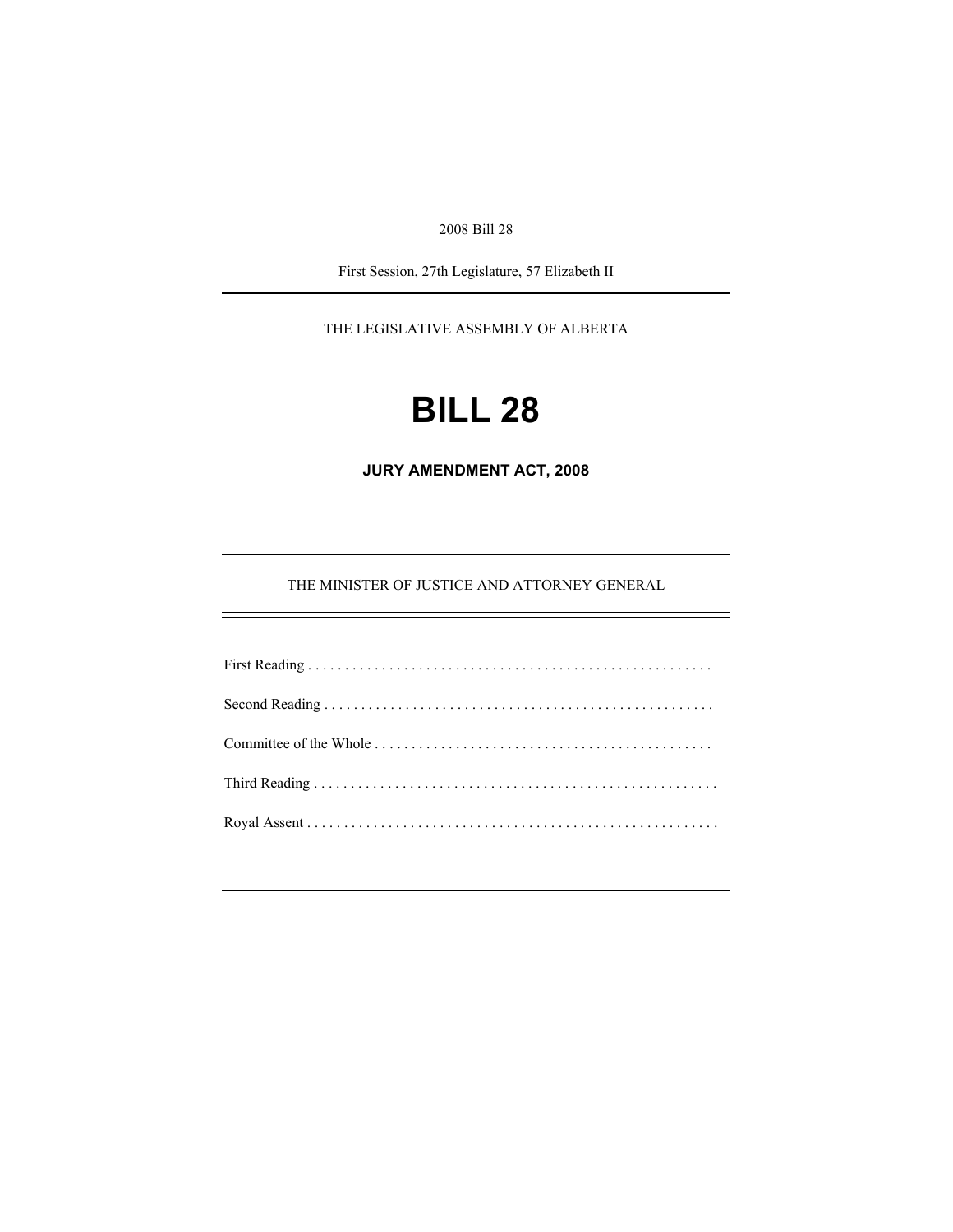*Bill 28* 

## **BILL 28**

2008

### **JURY AMENDMENT ACT, 2008**

*(Assented to , 2008)* 

HER MAJESTY, by and with the advice and consent of the Legislative Assembly of Alberta, enacts as follows:

#### **Amends RSA 2000 cJ-3**

**1 The** *Jury Act* **is amended by this Act.**

#### **2 Section 4(h) is repealed and the following is substituted:**

- (h) persons who
	- (i) have been convicted of a criminal offence for which a pardon has not been granted, or
	- (ii) are currently charged with a criminal offence;

**1**

**3 This Act comes into force on Proclamation.**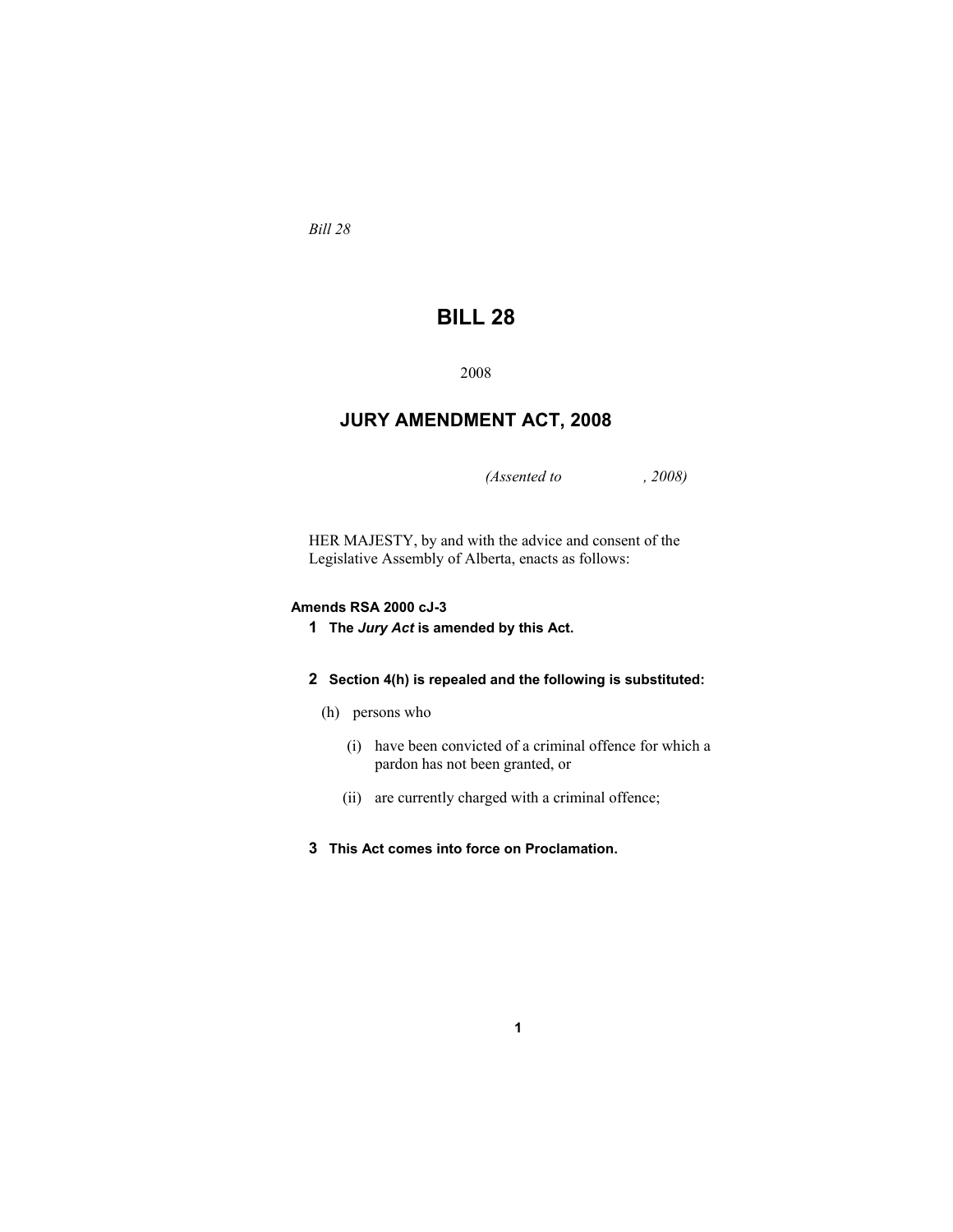**Explanatory Notes** 

**1** Amends chapter J-3 of the Revised Statutes of Alberta 2000.

#### **2** Section 4(h) presently reads:

- *4 The following persons are excluded from serving as jurors:*
- *(h) persons who have been convicted of a criminal offence for which a sentence of imprisonment exceeding 12 months could have been imposed;* 
	- **3** Coming into force.

**1** Explanatory Notes